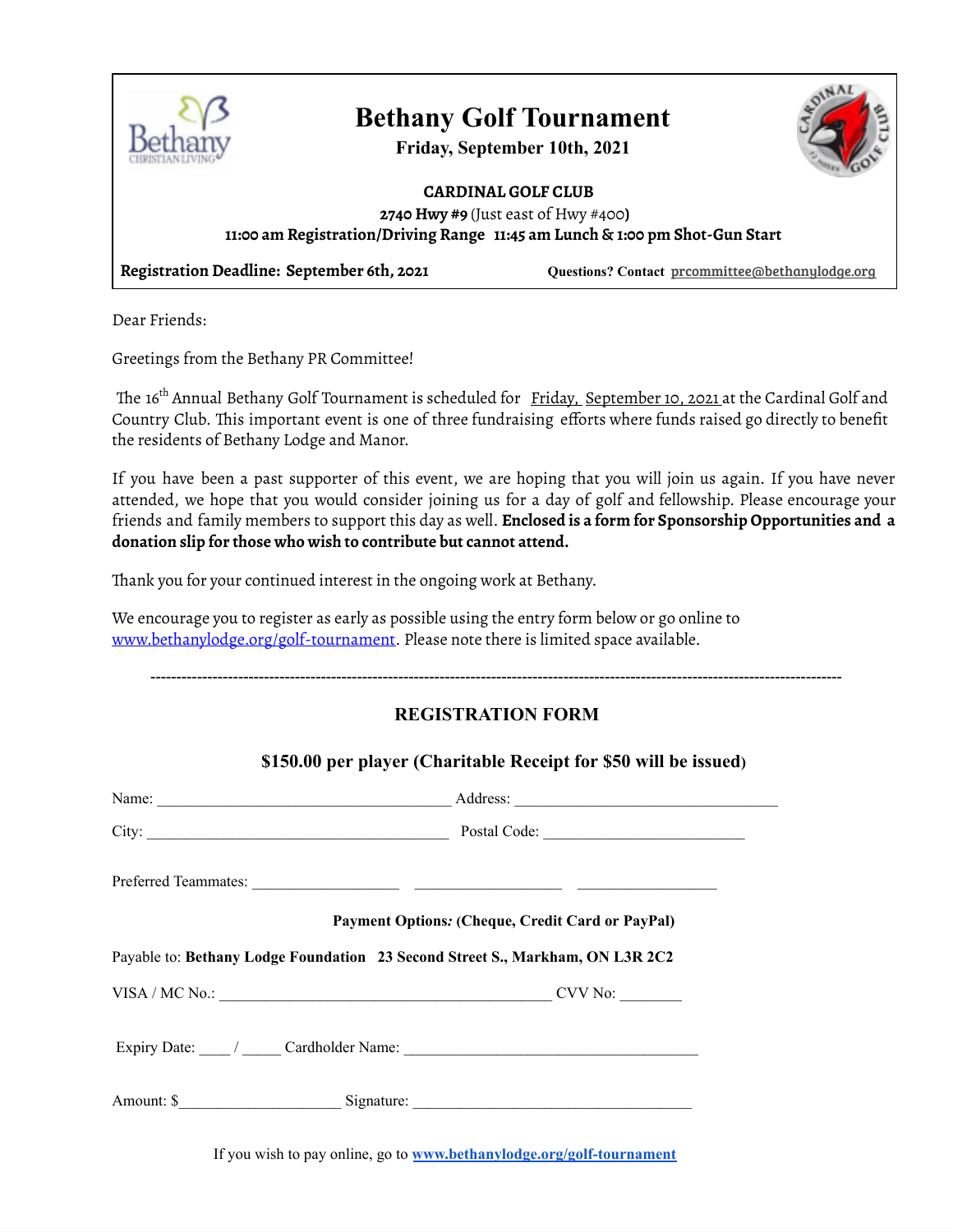

### Sponsorship Opportunities for Bethany Golf Tournament Friday September 10, 2021

#### Platinum Sponsor \$5,000.00

Four Golfers-includes lunch, golf, carts & driving range Company Signage at course One item in gift bag stencilled with your corporate logo

### Silver Sponsor \$2,500.00

Two Golfers-includes lunch, golf, carts & driving range Company sign on the tee

### Bronze Sponsor \$1,000.00

Company Sign on the tee

|    |                                                         | $\Box$ Platinum Sponsorship of \$5,000.00                                         |
|----|---------------------------------------------------------|-----------------------------------------------------------------------------------|
|    | $\Box$ Silver Sponsorship of \$2, 5000.00               |                                                                                   |
|    | □ Bronze Sponsorship of \$1,000.00                      |                                                                                   |
|    |                                                         |                                                                                   |
|    |                                                         |                                                                                   |
|    |                                                         |                                                                                   |
|    | <b>Payment Options: (Cheque, Credit Card or PayPal)</b> |                                                                                   |
| 1. |                                                         | Cheque Payable to Bethany Lodge Foundation, 23 Second St. S., Markham, ON L3R 2C2 |
| 2. |                                                         |                                                                                   |
|    |                                                         |                                                                                   |
|    |                                                         |                                                                                   |